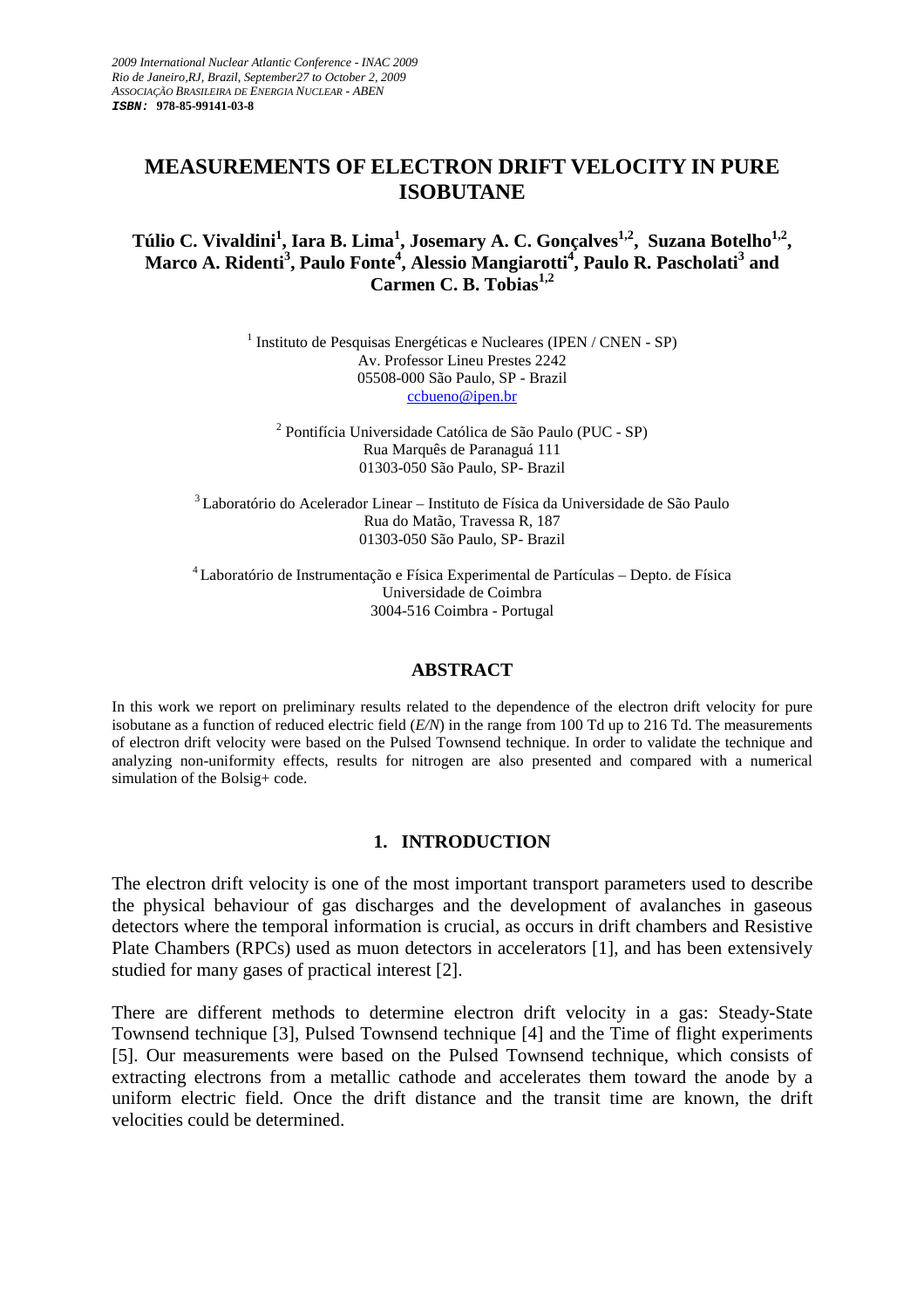Although pure isobutane is frequently used as filling gas of RPCs due to its excellent timing properties [2], there is insufficient data available for this gas at high electric fields. In this work we report on preliminary results related to the dependence of the electron drift velocity for pure isobutane as a function of reduced electric field (*E/N*), where *N* is the gas density, in the range from 100 Td until 216 Td (1Td =  $10^{-17}$  V.cm<sup>2</sup>). The values obtained were compared with a numerical simulation of the Bolsig+ code. In order to validate the technique and analyzing non-uniformity effects, results for nitrogen are also presented.

### **2. EXPERIMENTAL SETUP**

The experimental setup consists of two parallel electrodes (Fig. 1) in a stainless steel enclosure, at gas flow regime and atmospheric pressure. The cathode is made of a 40 mm diameter aluminium plate and the anode consists of a 3 mm thick and 5x5 mm² area glass block with high resistivity (2.10<sup>12</sup> Ω.cm). This configuration allows high reduced electric fields to be achieved, without self-sustaining discharges.

In this system, the electrons are released from the cathode by the incidence of a nitrogen laser beam (MNL200-LD LTB<sup>®</sup> laser) with 700 ps pulse duration (FWHM),  $\lambda = 337$  nm and 100 µJ pulse mean energy. In order to accelerate these electrons toward the anode, an electric field was applied by using a 225-30 BERTAN<sup>®</sup> high voltage supply.

As the timing information presented in the fast electric signal originated in the anode is significant in our application, the amplifier circuit had to hold special features in order to preserve the signal shape. The linear amplifier used, based on the BGM1013 integrated circuit (Philips<sup>®</sup>), reaches up to 2.1 GHz bandwidth with 35.5 dB gain and was developed and built at Laboratory of Instrumentation and Experimental Particles Physics/Portugal [6].

After being amplified, the signals are digitalized by a oscilloscope (WavePro 7000, LeCroy<sup>®</sup>) with 1 GHz bandwidth and 10 GS/s sampling rate, which allows signal storage and analysis. Since the cathode is coupled to a micrometer linear positioner, different gas gaps can be achieved. Once the drift distance and the transit time are known, the drift velocities could be determined from the relationship between the gap (*d*) and the transit time (*t*) for a particular value of *E/N*.



**Figure 1. The stainless steel chamber with the electrodes.**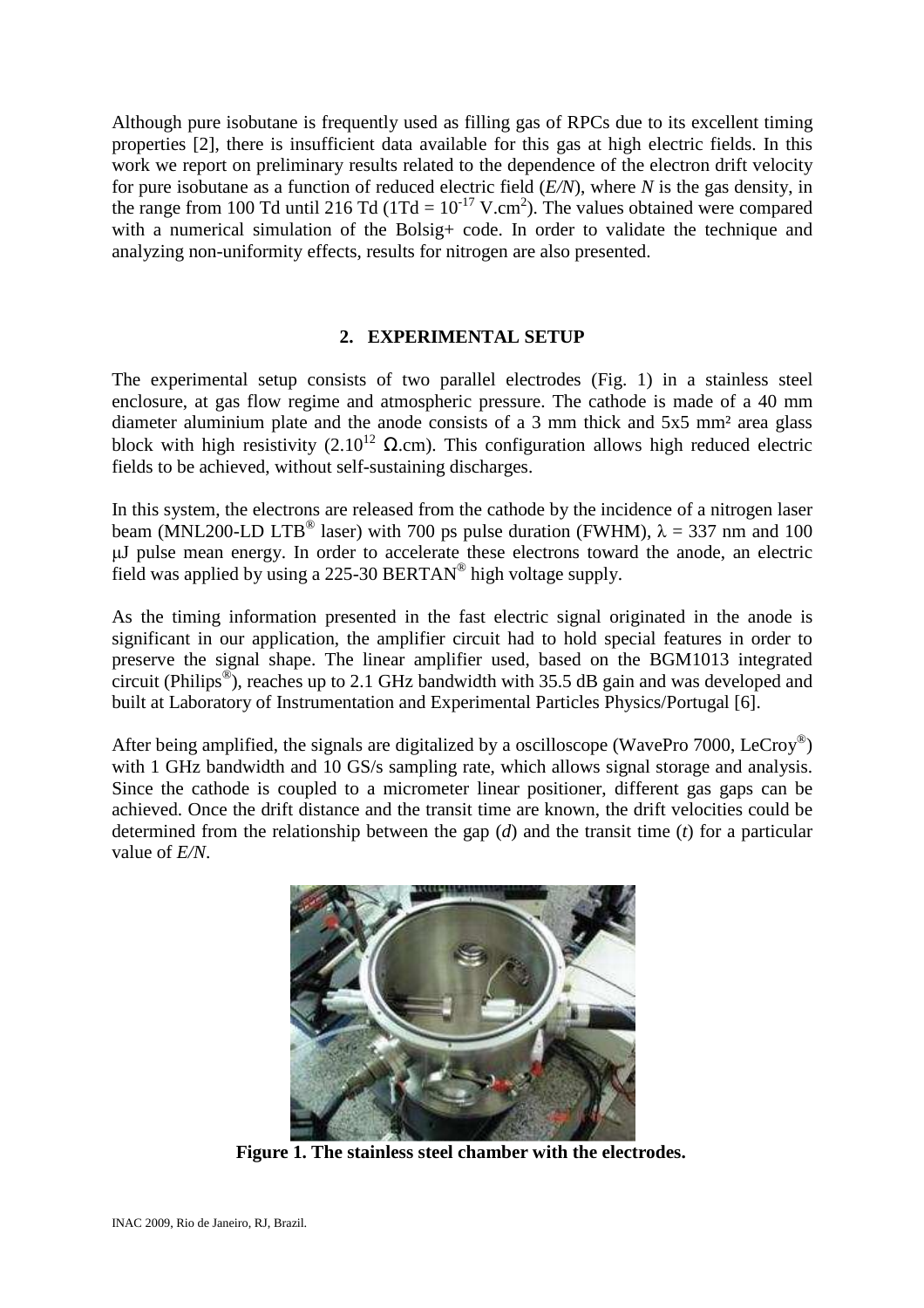### **3. RESULTS**

As previously outlined, the initial measurements were carried out for nitrogen. The voltage pulses obtained after amplification stage for different E/N values are presented in Figure 2. They result from an arithmetic mean of thirty waveforms performed by mathematical functions from the oscilloscope.



**Figure 2. Voltage signal for nitrogen for different reduced electric fields: (a) 108 Td and (b) 173 Td.** 

Taking into account the predominant physical process involved in the measurements, as for example the contribution of diffusion losses [8], initial studies concerning the determination of the transit time of electrons from the cathode to the anode and drift velocity were performed. In Table 1 the preliminary results are summarized for nitrogen.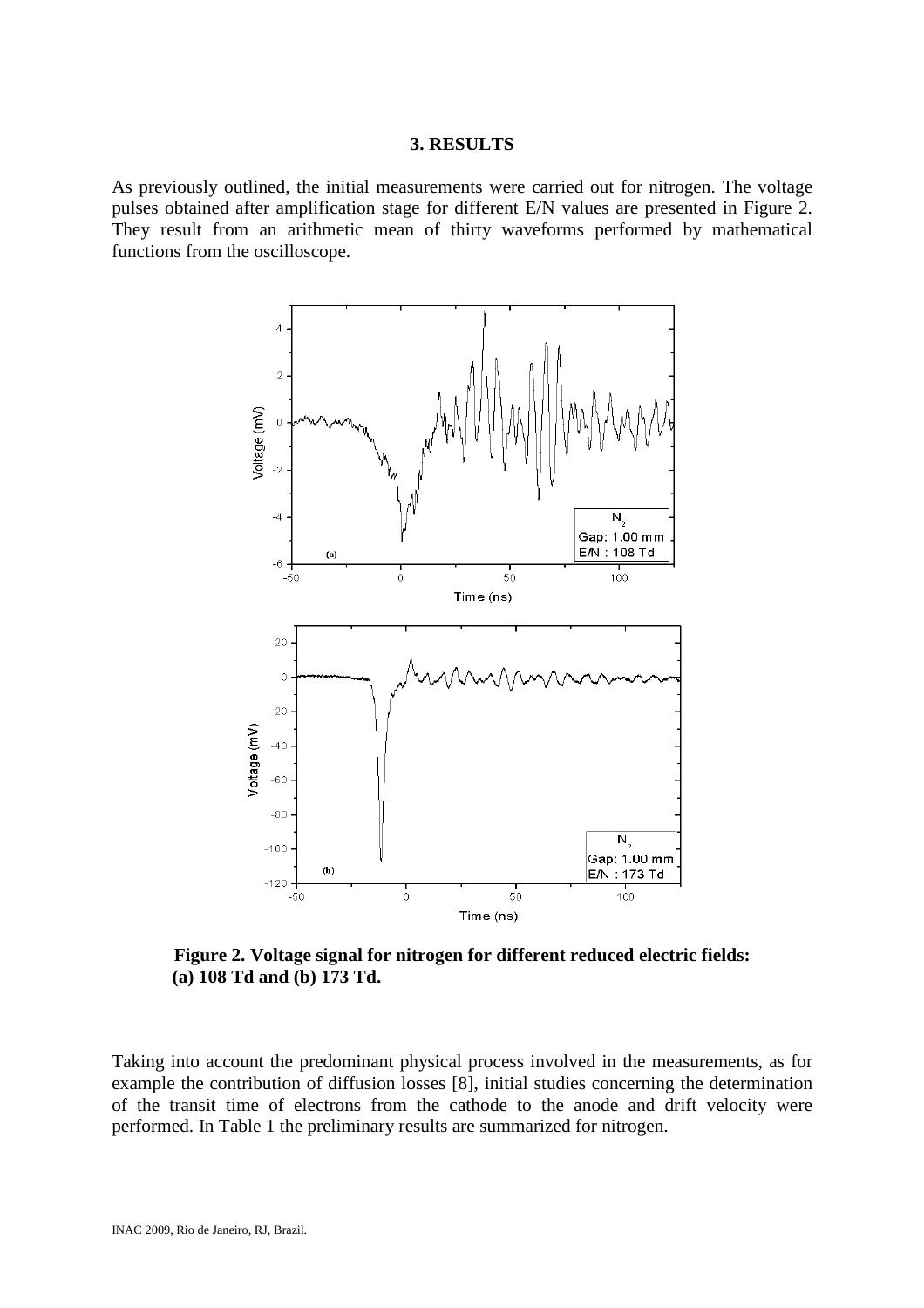| Gap  | Voltage | E/N  | Time      | v                         |
|------|---------|------|-----------|---------------------------|
| (mm) | (V)     | (Td) | (ns)      | $\text{(cm/}\mu\text{s)}$ |
|      |         |      |           |                           |
| 1.00 | 2500    | 108  | 9.5(3)    | 10.5(3)                   |
| 1.00 | 2750    | 119  | 8.64(22)  | 11.57(29)                 |
| 1.00 | 3000    | 130  | 8.30 (19) | 12.05(28)                 |
| 1.00 | 3250    | 140  | 7.51(17)  | 13.3(3)                   |
| 1.00 | 3500    | 151  | 6.81(15)  | 14.7(3)                   |
| 1.00 | 3750    | 162  | 6.31(10)  | 15.85(25)                 |
| 1.00 | 4000    | 173  | 5.50(10)  | 18.2(3)                   |
| 0.50 | 2250    | 194  | 2.80(10)  | 17.9(6)                   |
| 0.50 | 2500    | 216  | 2.63(10)  | 19.0(7)                   |

 **Table 1. Preliminary data on electron drift velocity.**   $(1 \text{ Td} = 10^{-17} \text{ V.cm}^2)$ 

A comparative analysis of results with that ones from Nakamura [5], Raju [8] and Roznerski [9] using different experimental methods is depicted in Figure 3, where the values determined with Bolsig+ simulation were also presented. It is important to point out that in the simulation, the ionization was the only collisional process considered.



 **Figure 3.Curve of the electron drift velocity in the nitrogen gas.**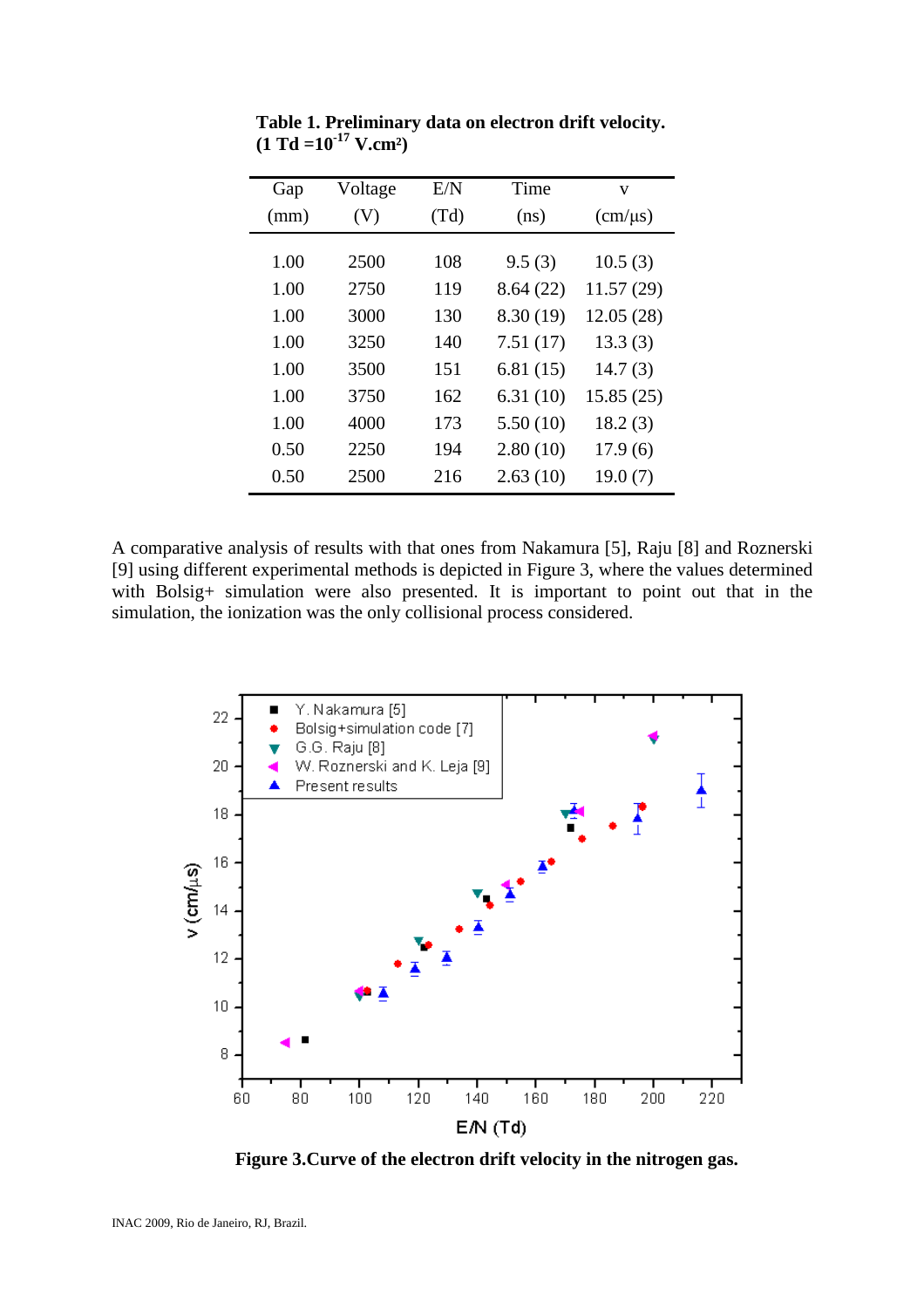As the initial measurements showed a good agreement for nitrogen, the same procedure has been carried out for isobutane. A voltage signal obtained with isobutane is displayed in Figure 4 for a gas gap of 1.00 mm. The results of drift velocity, concerning a qualitative analysis, are presented in Figure 5, where the recent results of Fonte et al. [10] for *E/N* up to 200 Td are also plotted. The discrepancies observed between these results are probably due to alignment and non-linearity effects that become more evident in the higher electric field region. The corresponding Bolsig+ simulation is in progress.



**Figure 4. Voltage signal for isobutane.** 



**Figure 5. Drift velocity as function of the reduced electric field for isobutane.**